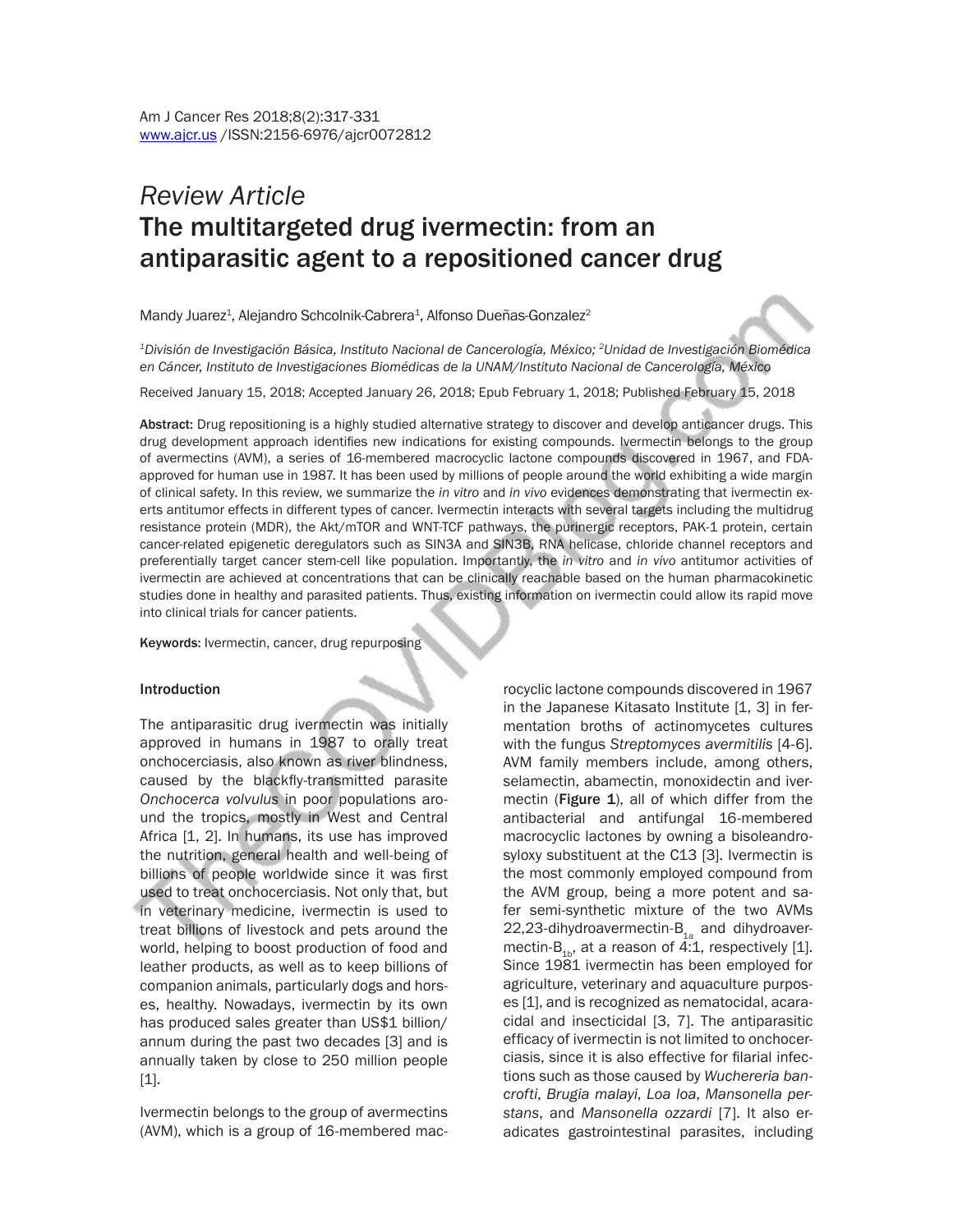

*Ascaris lumbricoides*, *Strongyloides stercoralis*, *Enterobius vermicularis*, *Trichuris trichiuria*, and *Ancylostoma duodenale* [7]. Besides, it is employed to treat trypanosomiasis, malaria, leishmaniasis, scabies and head lice [1]. In parasites and helminths, ivermectin, as well as the rest of AVMs, increases the activity of γ-aminobutyric acid (GABA) receptors or glutamate-gated chloride ion channels (Glu-Cl) [3, 4, 6], which blockades the signal between neuron and muscle [3].

In mammals, GABA-sensitive neurons are secured by the blood-brain barrier (BBB) within the central nervous system (CNS), protecting vertebrates against potential harmful effects of AVMs [3, 6]. In support of this statement, subpopulation of collie dogs that have defective function of the multidrug resistance (MDR) protein (commonly a 4 base-pair deletion of the *mdr-1* gene which produces a stop codon), which is an integral part of the BBB and functions as a drug-transport pump in the BBB, have increased neurotoxicity to ivermectin [8]. On the other hand, invertebrates are dosedependent susceptible due to the widespread allocation of Glu-Cl channels, in whom ivermectin induces the opening of GABA-regulated Clchannels that generates an influx of Cl- [1, 7]. The resulting hyperpolarization impedes the phosphorylation of the regulatory light chain of myosin II by PAK1 [9], promoting paralysis of somatic muscles with concomitant uncoordinated movement, starvation due to inhibition of pharyngeal pumping, and death [1, 3, 5, 7]. Certainly, the affinity of ivermectin for the parasite is 100 times greater than for the mammalian brain, but at least in onchocerciasis, ivermectin action is mostly restricted to the microfilariae stage of *Onchocerca volvulus* [7] as the macrofilariae form does not require pharyngeal pumping to survive [1]. The rate of reduction in microfilarial worms is close to 98% with only two weeks of ivermectin administration, an effect maintained within the next 12 months [1].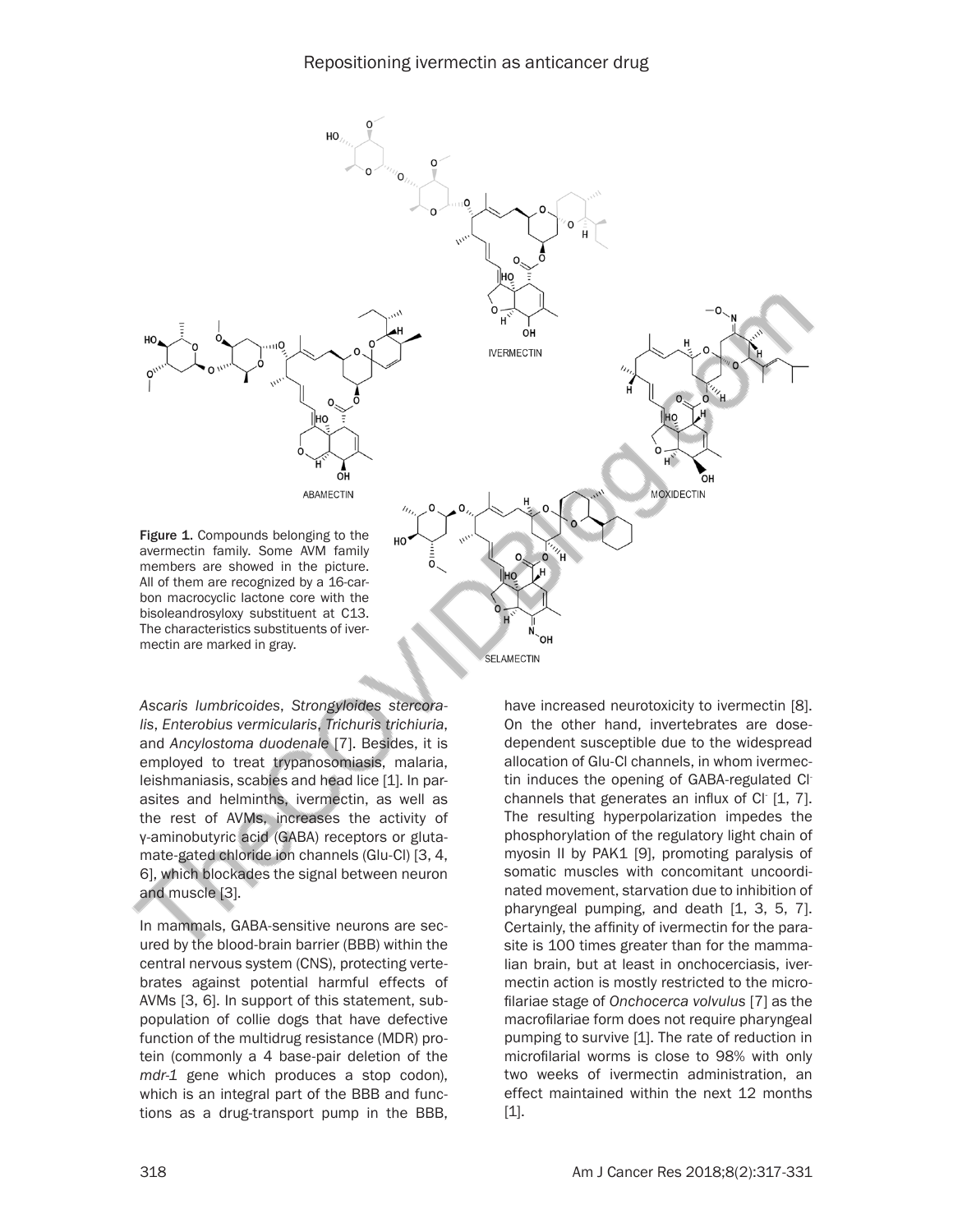#### Current use and dosage as an antiparasitic drug

In humans, the most used dose of ivermectin for onchocerciasis, strongyloidiasis and enterobiasis ranges between 150 to 200 µg/kg [10- 12], while it is used at higher doses of 400 µg/ kg for lymphatic filariasis [13]. It is noteworthy the report of a clinical trial on the use of ivermectin for patients with spinal damage and muscle spasms where the drug was administered up to 1.6 mg/kg subcutaneously twice a week for 12 weeks [14].

## **Toxicity**

This compound has a wide margin of safety in ruminants, pigs and equine, as well as in most of the dog breeds [15, 16]. The acute toxicity of ivermectin has been investigated in various species of animals. The signs of toxicity were similar after oral and intraperitoneal administration in rats and mice, and the effects consisted in ataxia, tremors, and reduced activity [17]. In early stages of development, ivermectin at doses of 0.4-0.8 mg/kg in mice, 10 mg/kg in rats, and 3-6 mg/kg in rabbits, increased the incidence of cleft palate, but it was not considered as embryotoxic since the frequency of anomalies was very low [18]. The toxic effects have been related to its interaction with the P-glycoprotein, which limits its access to the CNS. The absence of this protein determines the accumulation of ivermectin in the brain of transgenic mice that do not express it. Finally, in adult Rhesus monkeys that ingested it daily for 16 days at 1.2 mg/kg, no undesirable effects were detected [18].

There are several toxicological reports of ivermectin in different species. The lethal dose 50 (LD50) reported in mice [19] is 25 mg/kg administered orally, whose human equivalent dose (HED) is 2.02 mg/kg. The LD50 increases up to 30 mg/kg when this compound is administered intraperitoneally in mice (HED 2.43 mg/ kg). For rats the average lethal dose is 50 mg/ kg orally (HED 8.01 mg/kg) and 55 mg/kg intraperitoneally (HED 8.91 mg/kg). In rabbits it is 406 mg/kg in topical application, while in dogs it is 80 mg/kg administered orally (HED 43.24 mg/kg) [20]. Clearly, it seems that the higher the phylogenetic scale the lower toxicity by ivermectin. These data are in accord with the findings in a review paper on avermectins

poisoning (14 on suicidal attempt). In this retrospective review, among 18 patients exposed to abamectin and one to ivermectin, 15 were poisoned by oral ingestion. Four were asymptomatic and 8 had minor symptoms with a mean ingestion of 23 mg/kg (range in 4.2-67 mg/kg). Seven patients manifested severe symptoms, such as coma (seven), aspiration with respiratory failure (four), and hypotension (three), after a mean ingestion of 100.7 mg/kg avermectin (15.4 mg/kg for ivermectin and 114.9 mg/kg for abamectin). All 7 seven patients received intensive supportive care; 1 patient died 18 days later as a result of multiple organ failure [21].

In humans it is considered that ivermectin generates low levels of toxicity because its targets are confined within the CNS. Indeed, most patients treated with ivermectin have no sideeffects other than those caused by the immune and inflammatory responses against the parasite, such as fever, pruritus, skin rashes and malaise [7, 22], and when present, they appear within 24-48 h after treatment [23]. Certainly, moderate symptoms such as arthralgia, dizziness, fever, skin edema, dyspnea and hypotension may be more related with the microfilarial load in the patient rather than with the intrinsic toxicity of ivermectin [24]. Reports on cases of encephalopathy in patients co-infected with onchocerciasis and lymphatic filariasis after 48 h of treatment with ivermectin can be found in the literature [25], but it is believed that this adverse reaction is due to the obstruction of the microcirculation of the brain by the accumulation of dead or paralyzed parasites, which leads to brain embolism [26].

In conclusion, the immense number of patients who have been treated with ivermectin shows that it is a safe and a well-tolerated drug. Beyond the side effects attributable to the immunological and inflammatory reaction elicited by dying or death parasites, there are sympathetic signs related to ivermectin intoxication, including tremors, mydriasis, sialorrhea, motor incoordination and coma [27].

### Pharmacokinetics

The pharmacokinetics of ivermectin have been widely studied in various mammals, including humans; is a fat-soluble compound, with a distribution volumen of 46.9 L; it has a mean peak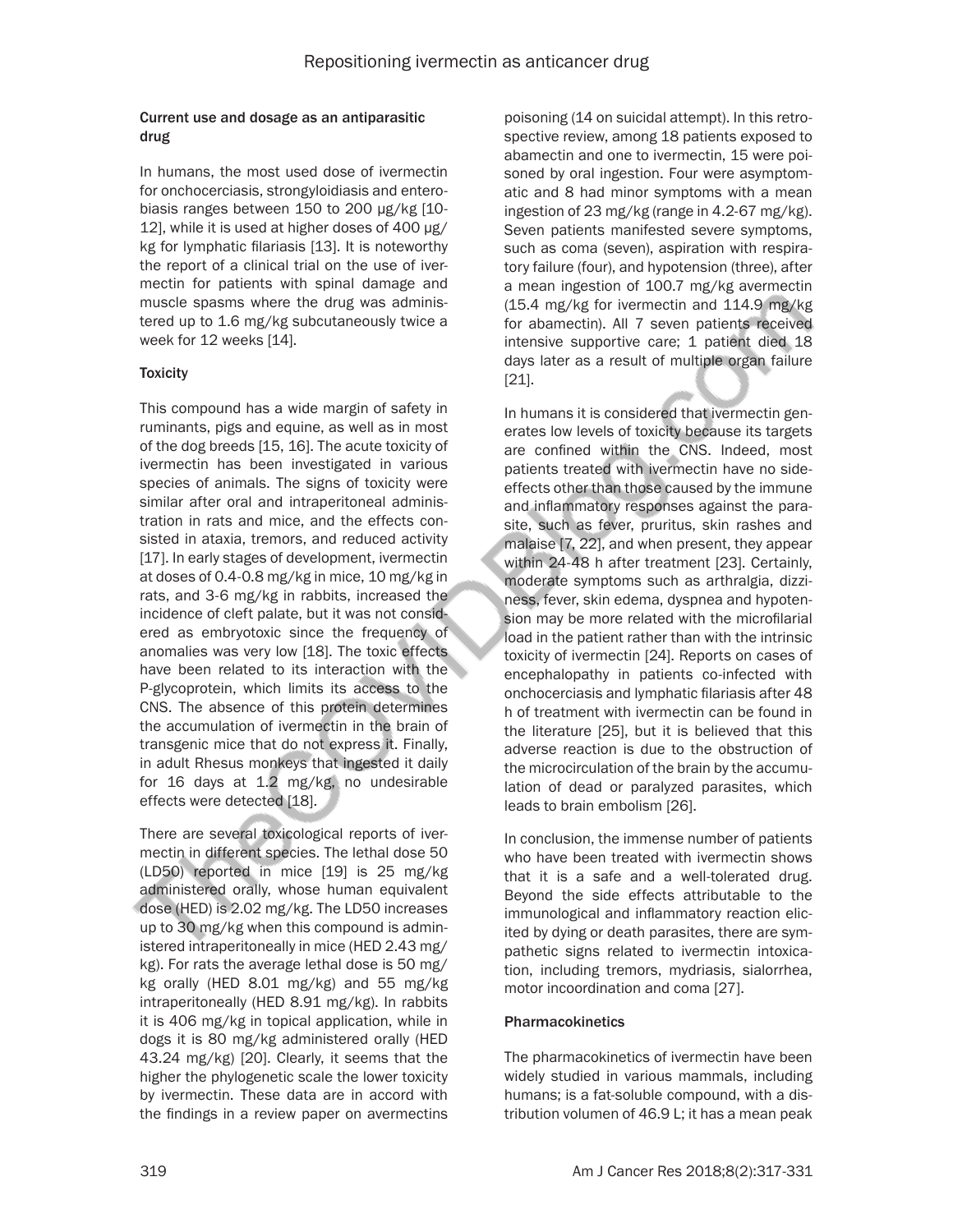| oituu ouvjuuto      |                  |       |                             |               |                              |
|---------------------|------------------|-------|-----------------------------|---------------|------------------------------|
| Condition           | Doses<br>(mg/kg) | Route | $C_{\text{max}}$<br>(ng/mL) | $T_{max}$ (h) | <b>AUC</b><br>$(\mu$ g/h/mL) |
| Parasitic infection | $0.1 - 0.2$      | Oral  | 52.0                        | 5.2           | 2.852                        |
| Healthy             | $0.35 - 0.6$     | Oral  | 87.0                        | 4.2           | 1.444                        |
| Healthy             | $0.7 - 1.1$      | Oral  | 165.2                       | 3.6           | 2.099                        |
| Healthy             | $1.4 - 2.0$      | Oral  | 247.8                       | 4.2           | 4.547                        |

Table 1. Pharmacokinetics of ivermectin in healthy and parasited subjects

plasma level of ~4 h after oral administration with a second peak at 6-12 h because of enterohepatic recycling [1], and possesses an oral clearance of 1.2 L/h [7]. With a plasma protein binding of 93% [7], this drug experiences low biotransformation within the organism [4-6]. The maximum concentration in plasma is reached 4-5 h after its oral administration; its half-life is approximately 19 h and is metabolized in the liver by the cytochrome CYP1A and CYP3A4 complexes, generating 10 metabolites, mostly demethylated and hydroxylated. Its excretion is mainly by feces and only 1% is excreted in the urine [28]. Table 1 shows the pharmacokinetic data of ivermectin in humans infected with parasites, as well as in healthy humans treated with various doses of ivermectin  $[28, 29]$ . According with Table 1, the molar concentrations achieved taking into account the total exposure of the drug measured by the area under the curve (systemic exposure) in healthy individuals or patients treated for parasitic diseases are:

3.25 μM/h in parasitized patients with a dose of 0.1-0.2 mg/kg, 1.64 μM in healthy subjects with a dose of 0.35-0.6 mg/kg, 2.4 μM/h in healthy subjects with a dose of 0.7-1.1 mg/kg, and 5.2 μM/h in healthy subjects with a dose of 2 mg/kg.

## Drug repurposing in cancer

Drug repurposing, drug redirecting or drug reprofiling is defined as the identification of novel usages for existing drugs. Both development risks and costs, as well as safety-related failure, are reduced with this approach because such drugs have well-known formulation development, *in vitro* and *in vivo* screening, as well as pharmacokinetic and pharmacodynamic profiles. Also, the first clinical phases of many drugs had been completed and can be bypassed to reduce several years of development. Therefore, drug repurposing has the potential to reduce the whole process up to 3-12 years, and consequently, the potential recycle of compounds towards a new indication is an attractive opportunity for patients on need [30]. The relevance of drug repositioning in research is demonstrated with the fact that since the first

publication of the subject back to 2004, there are more than 500 papers about it until 2013, at least in PubMed [31]. However, the majority of repositioned agents were discovered before starting with systematic efforts on 2006 to identify drugs with potential additional use, suggesting a serendipitous detection [30, 32, 33]. Currently, other ways to identify compounds with repositioning potential are informed insights and platforms established to identify *in silico* repositioning opportunities [32, 34]. Furthermore, with the recently assembly of the Drug Repurposing Hub, an online repurposing library that systematically classifies a collection of clinically tested compounds from existing databases, now it is possible to easily search and view drugs according to their clinical status, drug indications, or mechanism of action, allowing to rapidly find agents for further evaluation [35].

Important efforts have been made for drug repositioning in cancer. Pantziarka *et al*. have recently summarized on this topic. They report at least 235 non-cancer drugs with proven antitumor activity either *in vitro* or *in vivo*, and among these, 67 (29%) are in the World Health Organization (WHO) list of essential medicines, and 176 (75%) are off-patent [36]. 133 (57%) had human data in cancer patients [36]. Four were listed in clinical guidelines, namely thalidomide, all-trans retinoic acid, zoledronic acid and non-steroidal anti-inflammatory drugs (NSAID) [36]. Of note, at least 3 drugs have shown a survival benefit in randomized trials: cimetidine (colorectal cancer), progesterone (breast cancer) and itraconazole (lung cancer) [36]. Few examples of drug-target networks analyses show that both simvastatin and ketoconazole are anti-proliferative compounds in breast cancer [32], while gene expression profiles suggest that topiramate can be used to treat small-cell lung cancer and that sirolimus can be useful for glucocorticoid-resistant acute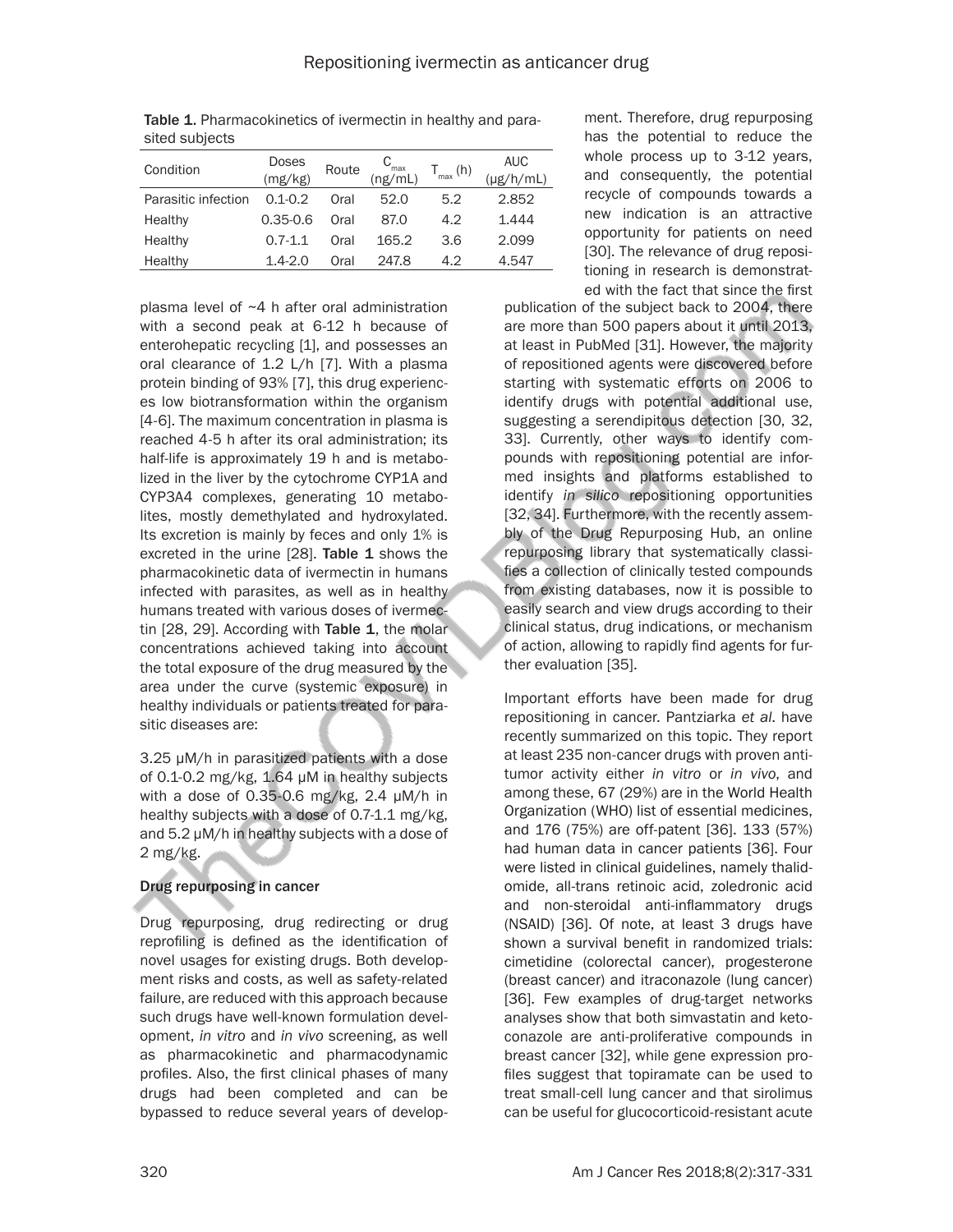

Figure 2. Antitumor mechanisms of ivermectin. 1. Ivermectin inhibits the P-glycoprotein pump, that induces a multidrug phenotype in the cancer cell. 2. Ivermectin acts as an ionophore and up-regulates chloride channels to generate apoptosis and osmotic cell death. 3. By decreasing the function of the mitochondrial complex I, ivermectin limits the electronic movement in the oxidative phosphorylation pathway that stimulates oxygen consumption rate to generate ATP for the cell. Concomitantly there is a reduction in the phosphorylation levels of Akt, impacting in the mitochondrial biogenesis process. Furthermore, alterations in the mitochondrial machinery are related with increased levels of reactive oxygen species that damage DNA. 4. Ivermectin induces ICD through the stimulation of an ATP- and HMGB1-enriched microenvironment, which promotes inflammation. This drug also increases ATP sensitivity and calcium signals in P2X membranal receptors, particularly P2X4 and P2X7, to induce ATP-dependent immune responses. 5. Ivermectin promotes the poly-ubiquitination of the kinase PAK1, which directs it to degradation in the proteasome. Defective PAK1, in turn, inhibits the Akt/mTOR pathway. At the same time, ivermectin stimulates the expression of Beclin1 and Atg5, both related with induction of autophagy and reduces the function of the negative regulator of apoptosis Bcl-2. Together, this generates autophagy and apoptosis. 6. Ivermectin represses AXIN2, LGR5 and ASCL2, all of them positive regulators of WNT-TCF while promotes the repressor of the WNT signaling FIL-IP1L. Concomitantly, ivermectin promotes the expression of several IFN-related genes, such as *IFIT1*, *IFIT2*, *IF144*, *ISG20*, *IRF9* and *OASL*. 7. Ivermectin modifies the epigenetic signature and the self-renewal activity in the malignant cell due to its ability to mimic the SIN3-interaction that binds to the PAH2 motif of the cancer-associated deregulators SIN3A and SIN3B. SIN3A naturally induces NANOG and SOX2, which are stimulants of stem cell pluripotency. 8. Ivermectin limits the function of the RNA helicases NS3 and DDX23, both of which are related with ribosome biogenesis and post-transcriptional modifications, as well as with mRNA degradation. DDX23 acts as a promoter of miR-21, which is a well-recognized stimulator of tumor progression. 9. Ivermectin inhibitis preferentially the CSC population and up-regulates pluripotency and self-renewal genes NANOG, SOX2 and OCT4. IVM: ivermectin; ATP: adenosine triphosphate; OCR: oxygen consumption rate; ROS: reactive oxygen species.

lymphocytic leukemia [35]. On the other hand, drugs that were first formulated to treat cancer might also be useful to treat non-malignant diseases. That is the case of inhibitors of histone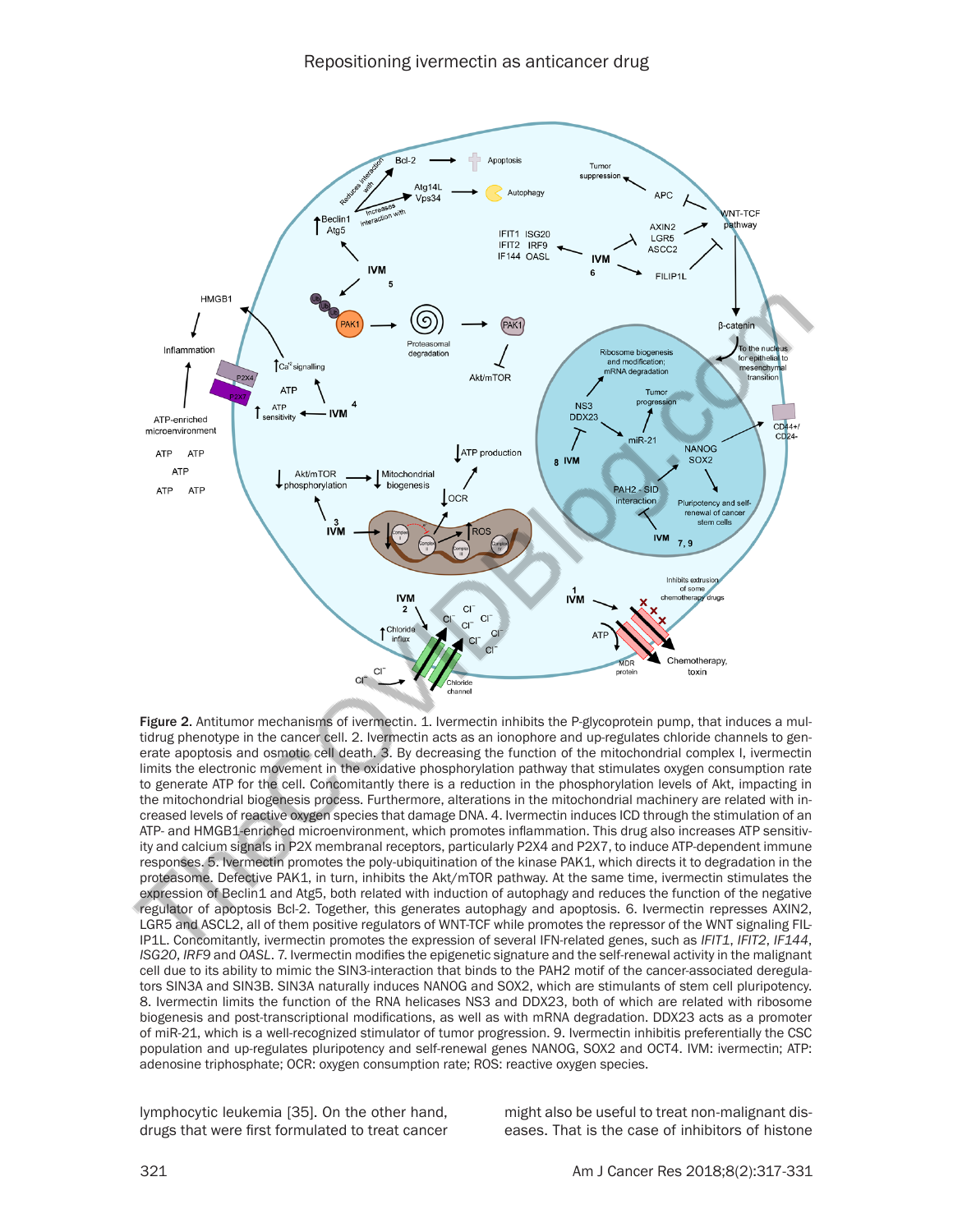| Target                | Effect               | References |
|-----------------------|----------------------|------------|
| MDR protein           | Inhibition           | [39]       |
| Chloride channel      | Increase of activity | [44]       |
| Akt/mTOR pathway      | Inhibition           | [47]       |
| P2X7/P2X7 receptors   | Activation           | [50, 51]   |
| PAK1 protein          | Inhibition           | [9, 54]    |
| WNT-TCF pathway       | Inhibition           | [57, 58]   |
| SIN3 domain           | Inhibition           | [59]       |
| NS3 DDX23 helicase    | Inhibition           | [64]       |
| Nanog/Sox2/Oct4 genes | Downregulation       | [67]       |

Table 2. Summary of the antitumor targets of ivermectin

deacetylase enzymes that are approved for T-cell lymphoma, but are prospective targets for malaria, leishmaniasis and trypanosomiasis [37].

#### Molecular mechanisms of the antitumor effects of ivermectin

Despite the relatively short time on which ivermectin has been investigated as a drug for cancer repositioning, a number of molecular mechanisms of action have been discovered (Figure 2 and Table 2). Among these are the following:

## *Ivermectin as an inhibitor of the multi-drug resistance (MDR) phenotype*

The firsts reports on the potential antitumor activity of ivermectin appeared almost 20 years ago, and these were somehow linked with the recently discovered basis for the MDR phenotype at that time. Gros P *et al*. in 1986 reported the isolation of DNA clones complementary to the cellular messenger RNA transcripts of *MDR*  genes, and showed that high-level expression of a full-length complementary DNA clone in an otherwise drug-sensitive cell confers a complete MDR phenotype [38]. Later on, Didier and Loor proved by a short-term assay the P-glycoprotein function inhibition, which measures the restoration of the retention of two P-glycoprotein probes in MDR cells to their parental cells, concluding that ivermectin is also a substrate and an inhibitor of P-glycoprotein [39]. Though not named as ivermectin, avermectin IB1 showed the ability to reduce tumor growth *in vivo* by 50% at day 5 at dose of 1 mg/kg (HED 81 μg/kg) in SHK male mice bearing a solid Ehrlich carcinoma. In addition, at the same dose it inhibits the growth of the carcinoma cell line 755 (C57/BL6 male mice),

and the tumor growth inhibition value reached a maximum when avermectin B1 was injected on day 3 after tumor inoculation. Based on the fact that ivermectin inhibits multidrug resistance in tumors, avermectin IB1 was tested with vincristine in the Ehrlich carcinoma, with results indicating that the antitumor effect of vincristine is greatly increased when avermectin 1B1 is administered after vincristine [40]. No further studies have exploited the anti-MDR effect of ivermectin. Nevertheless, the search for novel strategies and/or schedule optimi-

zation of MDR inhibitors continues [41], which suggests that there is still room for investigating ivermectin roles in reversing or preventing the development of the MDR phenotype.

## *Ivermectin as an ionophore drug*

The term 'ionophore' was first used in 1967 in reference of the ability of organic molecules to bind metal cations and to form lipid soluble complexes that facilitate their transport across cellular membranes. Thus, ionophores can diffuse back and forth between the extracellular and intracellular spaces, or may remain in the plasma membrane as their transport metal ions between intracellular and extracellular spaces [42]. Ionophore antibiotics act by generating pores in biological membranes that dramatically alter the ionic household of cells. Salinomycin is an example of an ionophore antibiotic which generates ion channel-like structures that exhibit strong selectivity for K<sup>+</sup> , but other monovalent cations are also conducted (e.g., Na+ and H+ ) [43]. Traditionally, the cellkilling activity of ionophore antibiotics is thought to originate from profoundly deregulating osmosis, as well as from direct cytotoxic effects of the altered biochemical landscape. It is known that malignant cells tend to upregulate chloride channels, which potentially could mark them as more sensitive to alterations in chloride flux, and that an unbalance in intracellular chloride concentrations affects intracellular  $Ca<sup>2+</sup>$  levels, as well as pH and cell volume, which can lead to apoptosis in the affected cell [44].

In line with these statements, in a screen of a small chemical library of antibiotics and metabolic regulators to identify anti-leukemia compounds, Sharmeen *et al*. found that ivermectin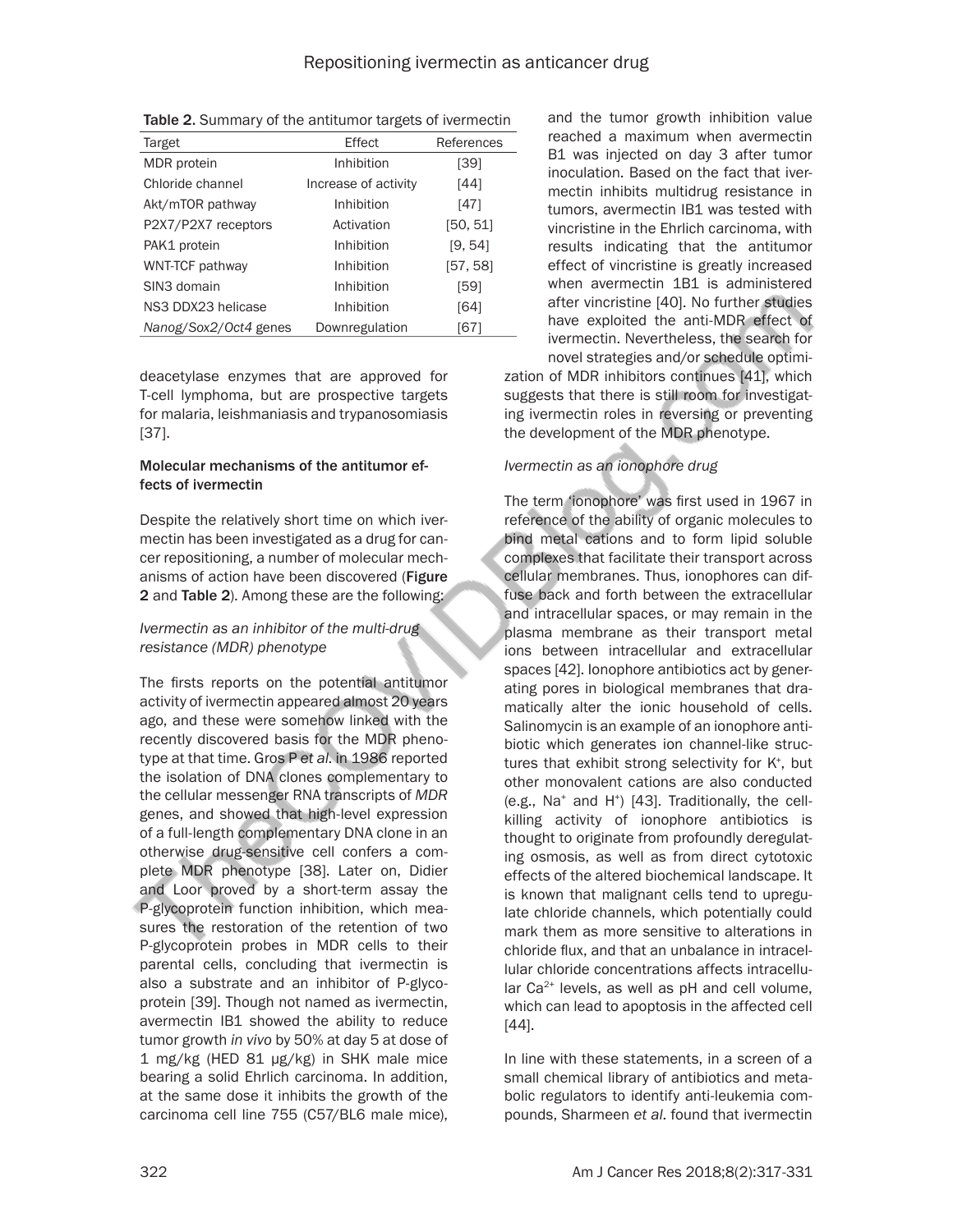induces cell death at low micromolar concentrations (IC50 of 10 μM) in HL60, KG1a, and OCI-AML2 acute myeloid leukemia cell lines, as well as in primary patient samples. Cell death was caspase-dependent and interestingly, normal hematopoietic cells were much less sensitive to ivermectin as it did not induce apoptosis at concentrations up to 20 μM. Similar effects were seen when leukemia and normal cells were tested for clonogenicity. They also showed that increased chloride influx correlated with cell death and changes in both cell size and cell hyperpolarization, as these effects were much more marked in sensitive leukemia cells as compared to normal cells. Interestingly, there was a synergistic or additive interaction in OCI-AML2 and U937, but not in normal cells, when they treated with ivermectin plus cytarabine or daunorubicin [44].

#### *Ivermectin as an inductor of mitochondrial dysfunction and oxidative damage*

On the basis that anthelmintics or antibiotics may target mitochondria in mammalian cells [45, 46], ivermectin was tested in glioblastoma cell lines to identify whether its antitumor effect occurs via inhibition of mitochondrial biogenesis or function. As expected, ivermectin inhibits in a dose-dependent manner the basal and maximum oxygen consumption rate (OCR), most likely by decreasing the enzyme activity of respiratory complex I but not II, IV or V, and consistent with that, both the membrane potential and electrochemical proton gradient decrease while a significant increase in mitochondrial superoxide and decreased ATP are observed. Furthermore, by establishing a subline of the U87 cell line deficient in mitochondrial respiration it was proved that under these conditions ivermectin was unable to induce cell death, as well as when these cells were co-treated with the antioxidants alfa-tocopherol or mannitol. These effects were tracked down by studying the Akt/mTOR pathway, which at least in part controls mitochondria biogenesis and function. Results showed that ivermectin decreases phosphorylation of Akt (S473), mTOR (S2481) and the ribosomal S6 protein (rS6) in U87, T98G and HBMEC cells, indicating that ivermectin inhibits the Akt/mTOR pathway [47]. The effect of ivermectin upon mitochondria and oxidative damage has been recently corroborated in a study on renal cancer cell lines,

where it was demonstrated that renal cancer cells do have higher mitochondrial mass and basal and maximal OCR [48]. As in the Liu *et al*. study, ivermectin in this model also decreased mitochondrial membrane potential as well as basal and maximal respiratory capacities. Of note, ivermectin significantly increased intracellular ROS and 8-OHdG levels, suggesting that the antitumoral effects of ivermectin are related to oxidative stress and DNA damage. This was confirmed by the abolition of the inhibitory effect of ivermectin in these renal cancer cell lines when co-treated with acetyl-L-carnitine (ALCAR) or N-acetyl-L-cysteine (NAC), a stimulant of mitochondrial biogenesis and an antioxidant, respectively [48].

#### *Ivermectin as an inductor of immunogenic cell death (ICD)*

Immunogenic cell death (ICD) is characterized by the presence of damage-associated molecular patterns (DAMPs) such as the membranal exposure of calreticulin and the release of both ATP and high-mobility group box 1 (HMGB1) into the extracellular space, which are then recognized by immune cells to elicit antineoplastic activities [49]. Exogenous ATP regulates defense through P1, P2X and P2Y purinergic receptors [50]. However, recently P2X7 overexpression has been correlated with promotion of both tumor growth and metastases [50]. Although within the tumor microenvironment ATPases such CD39 and CD73 degrade ATP to its immunosuppressive form, adenosine, ivermectin can surpass their effect by a potent induction of both HMGB1 and ATP extrusion which, in turn, induces inflammation [50]. Certainly, it has been reported in triple-negative breast cancer cells (TNCB) that ivermectin allosterically potentiates P2X4/P2X7- and caspase-1-mediated ICD due to the stimulation of an ATP-enriched tumor microenvironment, disrupting the balance between the survival and cytotoxic roles of purinergic signaling in malignant cells, which also induces autophagy [50]. One additional work done with human monocyte-derived macrophages corroborated the ivermectin association with PX24 and P2X7 receptors. Such research demonstrated that ivermectin increases ATP sensitivity and delays current deactivation after ATP wash-out in PX24 receptors, which together with the augmentation of ATP-induced currents and Ca<sup>2+</sup>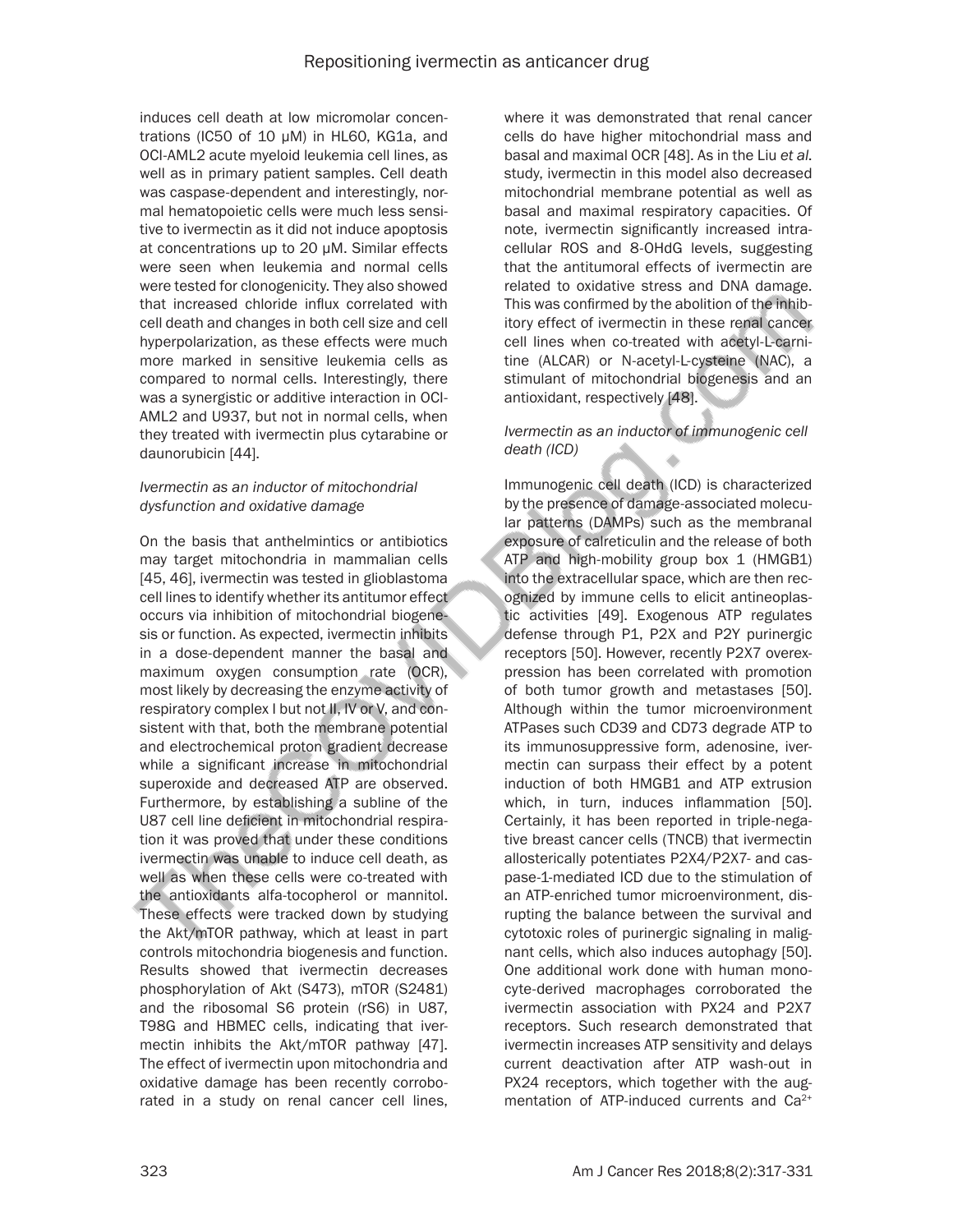signals in P2X7 receptors, suggests that ivermectin may stimulate ATP-dependent immune responses [51]. Altogether, literature indicates that ivermectin could promote and potentiate ICD at the tumor microenvironment.

#### *Ivermectin as an inductor of autophagy*

Autophagy, a self-degradative catabolic pathway is characterized by formation of doublemembrane autophagosomes, which sequester excess or defective organelles and fuse with lysosomes for degradation of enclosed materials in the lysosome to mobilize energy and nutrients under certain cellular stimuli such as starvation, developmental transitions, hypoxia and/or oxidative stress [52, 53]. Ivermectin in ovarian and glioblastoma cancer cell lines promotes ubiquitination-mediated degradation of the oncogenic kinase PAK1 [1, 47], a key protein in cytoskeletal reorganization and nuclear signaling for tumor growing in more than 70% of all human cancers [1]. PAK1 downregulation in turn blockades the repressor of autophagy Akt/ mTOR as evidenced by decreased phosphorylation of Akt, mTOR, p70S6K and 4EBP1 via direct interaction of PAK1 with Akt [54]. In fact, one work with multiple breast cancer cell lines treated with ivermectin showed its autophagypromoter role by the formation of acidic vesicular organelles, with double-membraned autophagosomes by transmission electronic microscopy, and with the promotion of the expression levels of the autophagy-related proteins Beclin 1 and Atg5 in a dose-dependent fashion. Ivermectin, in turn, increases the interaction of Beclin 1 with positive regulators of autophagy, specifically Atg14L and Vps34, while diminishes its interaction with negative regulators such as Bcl-2 [54]. All together it is demonstrated that the ivermectin autophagic effects in this model results from inhibition of the PAK1/Akt/ mTOR pathway.

#### *Ivermectin as an inhibitor of the WNT-TCF pathway*

The antiproliferative function of ivermectin has been widely documented. A study aimed to find out drug candidates for repositioning with the ability to block the WNT-TCF signaling, which inactivates the tumor suppressor APC in several sporadic human cancers and stimulates the constitutive activation and translocation into the nucleus of β-catenin during neoplastic

transformation [55, 56], revealed that ivermectin at low micromolar concentrations performs anti-WNT-TCF response in cancer cells [57]. The authors showed the efficacy of ivermectin to inhibit BrdU incorporation in colon cancer, glioblastoma and melanoma cell lines, indicating repression in cell proliferation [57]. Besides, they demonstrated upregulation of activated caspase 3 and repression of the positive WNT-TCF targets *AXIN2*, *LGR5*, and *ASCL2* in DLD1 and Ls174T colon cancer cells [57], opening the possibility to use ivermectin to block WNT-TCFdependent cancers, such as those from breast, skin, lung and intestine [1, 57]. Moreover, after investigating the ivermectin anti-clonogenic activity by analyzing spheroid formation, they showed that pre-treatment of such cell lines with ivermectin diminishes clonal floating spheroids by up to 73%, which together with the repression of the positive cell cycle regulator cyclin D1, suggests a limiting cancer stem cell formation driven by ivermectin [57]. In fact, ivermectin role as an WNT-TCF inhibitor led to use it as a positive control of such pathway in one research that screened a library of plant and microorganism natural compounds, which confirmed ivermectin suppressor activity by transcriptomic analysis that showed an upregulation of the repressor of WNT signaling *FILIP1L* up to 10-fold by the use of this compound [58]. Such study also revealed the increase of the interferon-responsive genes *ISG20*, *IFIT1*, *OASL*, *IRF9*, *IF144*, and *IFIT2*, in colon cancer cells [58]. Interestingly, it has been suggested the employment of interferon to inhibit WNT-TCF pathway [58].

#### *Ivermectin as an epigenetic modulator*

Other recognized field of action of ivermectin in cancer involves epigenetic regulation. One work done with the breast cancer cell line MDA-MB-231 reported the functional effect of ivermectin after an *in silico* screen of 2,000 FDAapproved small molecule drugs. The authors evaluated the ability of ivermectin to mimic the SIN3-interaction domain (SID), which naturally binds to the PAH2 motif belonging to the breast cancer-related epigenetic deregulators SIN3A and SIN3B [59]. By nuclear magnetic resonance they demonstrated that ivermectin indeed blocks the PAH2-SID interaction [59]. Furthermore, since SIN3A is part of a complex that positively regulates the stem cell and self-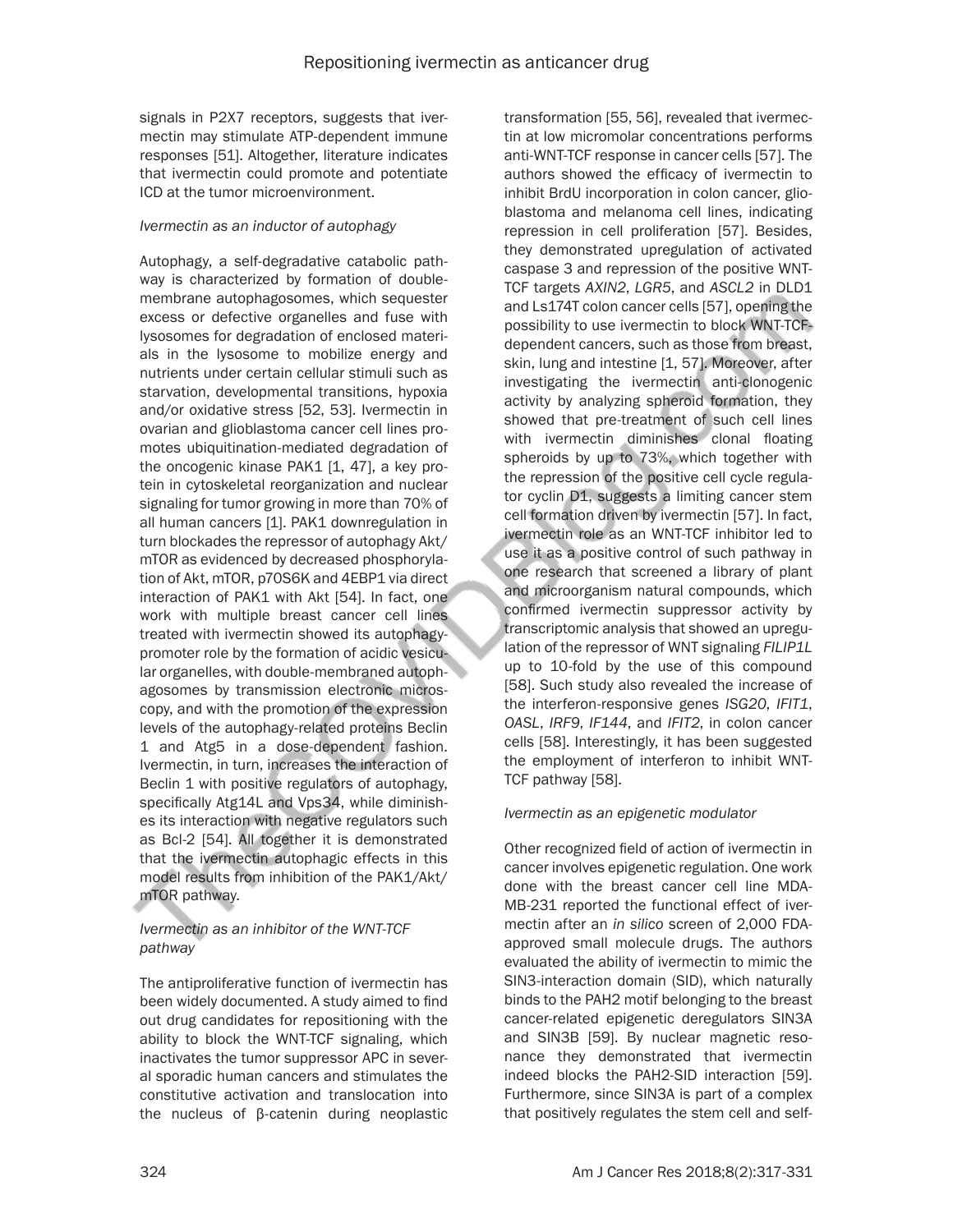| Tumor type                  | Cell lines     | $[\mu M]$ | <b>Effects</b>                                        | Reference |
|-----------------------------|----------------|-----------|-------------------------------------------------------|-----------|
| Human leukemia              | OCI-AML2       | 5,        | Induces cell death through upregulation of            | $[44]$    |
|                             | <b>HL60</b>    | 10,       | ROS.                                                  |           |
|                             | U937           | 15,       |                                                       |           |
|                             | K61a           | 20        |                                                       |           |
| Prostate cancer             | <b>DU145</b>   |           |                                                       |           |
|                             | PPC-1          |           |                                                       |           |
| Human glioblastoma          | <b>U87</b>     | 1.        | Induces growth inhibition, apoptosis and              | $[47]$    |
|                             | <b>T98G</b>    | 5,        | anti-angiogenesis.                                    |           |
|                             |                | 10        |                                                       |           |
| Ovarian cancer              | TYK-nu         | 0.1,      | Inhibition of cell proliferation.                     | [9]       |
|                             | KOC7C          | 1,        |                                                       |           |
|                             | SKOV3          | 10,       |                                                       |           |
|                             | RMUG-S         | 100       |                                                       |           |
|                             | <b>HEI-193</b> |           |                                                       |           |
| <b>Breast cancer</b>        | MDA-MB-435,    | 5,        | Stimulates autophagy and inhibition of cell           | $[54]$    |
|                             | MDA-MB-231     | 10.       | proliferation.                                        |           |
|                             | MDA-MB-468     | 15,       |                                                       |           |
|                             | MDA-MB-361     | 20        |                                                       |           |
|                             | MCF-7          |           |                                                       |           |
|                             | <b>HS578T</b>  |           |                                                       |           |
| Murine breast cancer        | 4T1.2          | 1,        | Induces apoptosis and necrosis. Induces               | $[50]$    |
|                             | DDHer2         | 4.        | autophagy.                                            |           |
|                             |                | 8,        |                                                       |           |
| Murine melanoma             | C57BL/6        | 16        | Inhibition of cell proliferation and clono-           |           |
|                             |                |           | genic capacity.                                       |           |
| Murine colon adenocarcinoma | CT.26          |           | Increases the amount of ROS.                          |           |
| Human breast cancer         | MDA-MB-231     |           |                                                       |           |
|                             | MCF7           |           |                                                       |           |
|                             | SKBR3          |           |                                                       |           |
| Human melanoma              | A2058          |           |                                                       |           |
|                             | A375           |           |                                                       |           |
| Human pancreatic cancer     | PANC1          |           |                                                       |           |
|                             | MiaPaca2       |           |                                                       |           |
| Human prostate cancer       | <b>DU145</b>   |           |                                                       |           |
| Human head and neck cancer  | A253           |           |                                                       |           |
| Human leukemia              | MV411          |           |                                                       |           |
| Human colon cancer          | CC14           | 0.1,      | Inhibits cell proliferation and induces<br>apoptosis. | $[57]$    |
|                             | CC36           | 1,        |                                                       |           |
|                             | Ls174T         | 5,        |                                                       |           |
|                             | HT29           | 10        |                                                       |           |
| Human glioblastoma          | DLD1           |           |                                                       |           |
|                             | U251           |           |                                                       |           |
| Human melanoma              | SKMe12         |           |                                                       |           |
| Murine breast cancer        | 4T1            | 0.01,     | Inhibition of invasiveness and restoration of         | $[59]$    |
|                             |                |           | tamoxifen sensitivity.                                |           |
|                             | MMTV-Myc       | 0.1,      |                                                       |           |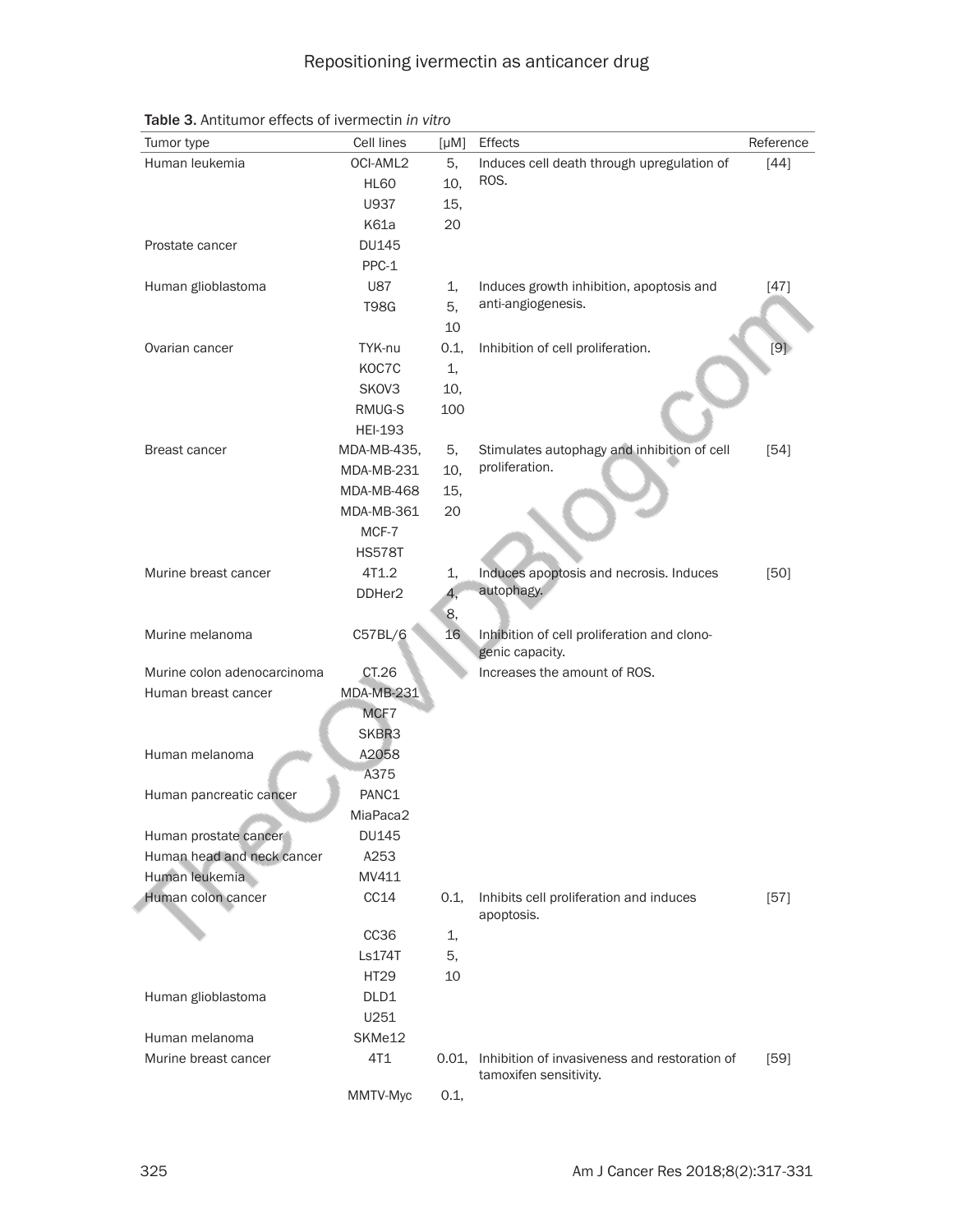| Human breast cancer | MDA-MB-231<br>D3H2LN | 1                             | Inhibition of cell growth and metastases.                                                       |      |
|---------------------|----------------------|-------------------------------|-------------------------------------------------------------------------------------------------|------|
| Human breast cancer | MDA-MB-231           | 0.4.<br>0.8,<br>1,<br>5.<br>8 | 0.2, Preferentially inhibits cell viability and clo-<br>nogenicity of the stem cell population. | [67] |

renewal markers *NANOG* and *SOX2*, the authors analyzed the role of ivermectin to inhibit such genes and proved that in D3H2LN cells at doses of 0.5 µM it reduces *NANOG* and *SOX2* gene expression by 80%, with a decrease between 90-100% in clonogenic tumorsphere growth [59].

#### *Ivermectin as a helicase inhibitor*

RNA helicases represent a large family of proteins implicated in many biological processes, including ribosome biogenesis, splicing, translation and mRNA degradation [60]. Members of the DEAD-box family of RNA helicases play important roles in various aspects of RNA processing, including transcription, spliceosome biogenesis, ribosome biogenesis, splicing, nucleocytoplasmic transport, translation and decay [61, 62]. These family members share a conserved core that includes the amino acid sequence D-E-A-D (aspartate-glutamate-alanine-aspartate). They use energy received from ATP hydrolysis to unwind double-stranded RNA, generally act as components of multi-protein complexes, and have diverse functions that depend on their interacting partners. Several DEAD-box RNA helicases are aberrantly expressed in various types of cancer, where they may play important roles in cancer development and/or progression [61, 62]. In 2012, Mastrangelo *et al*. uncovered that ivermectin was an effective inhibitor of the NS3 helicase activity from the Kunjin virus (an Australian variant of the yellow fever virus) by an *in silico* test, and confirmed it by *in vitro* helicase enzymatic assays [63]. On the other hand, a recent study in glioma cell lines has found that the RNA helicase DDX23 regulates the oncogenic miR-21 biogenesis at post-transcriptional level [64], and it is over-expressed in glioma tissues as compared to normal brain, which is associated with poor survival of glioma patients. After the authors assayed a number of drugs known to

inhibit viral helicases, they found that ivermectin inhibits the DDX23-mediated potentiation of pri-miR-21 processing that, in turn, decreases the levels of both precursor and mature miR-21, a well-recognized poor prognostic upregulated marker in cancer [65]. The treatment with ivermectin in glioma cell lines both *in vitro* and *in vivo* was able to induce antitumoral effects, which suggests that the antihelicase role of ivermectin can be considered as another mechanism of its anticancer effect.

#### *Ivermectin as a stem-cell cancer inhibitor*

In 2009, Gupta *et al*. performed a high-throughput screening to discover selective inhibitors of cancer stem cells (CSCs), and found that salinomycin reduces the proportion of CSCs by >100-fold relative to paclitaxel. Besides, they showed that salinomycin inhibits mammary tumor growth *in vivo*, and that it induces increased epithelial differentiation of tumor cells accompanied by the loss of expression of breast CSC genes [66]. As salinomycin is an antiparasitic drug for veterinary use only, our group searched similar compounds for human use that could also act as selective inhibitors of CSCs. Our results showed that ivermectin has high similarity with salinomycin (similarity of 0.78), and therefore we hypothesized that the antiparasitic drug ivermectin could also have similar biological properties as salinomycin [67]. The results of this study showed that ivermectin has growth inhibitory effects upon MDA-MB-231 cells in the range of 0.2-8 µM, and as predicted, ivermectin preferentially inhibits the viability of CSCs-enriched populations (CD44+ /CD24- ) and cells growing in spheroids, as compared to bulk cell population. The opposite pattern was observed with paclitaxel where the non-CSCs (CD44+ /CD24+ ) were sensitive to paclitaxel at nanomolar concentrations, while the inhibition of the stem cell subpopulation was only observed at higher drug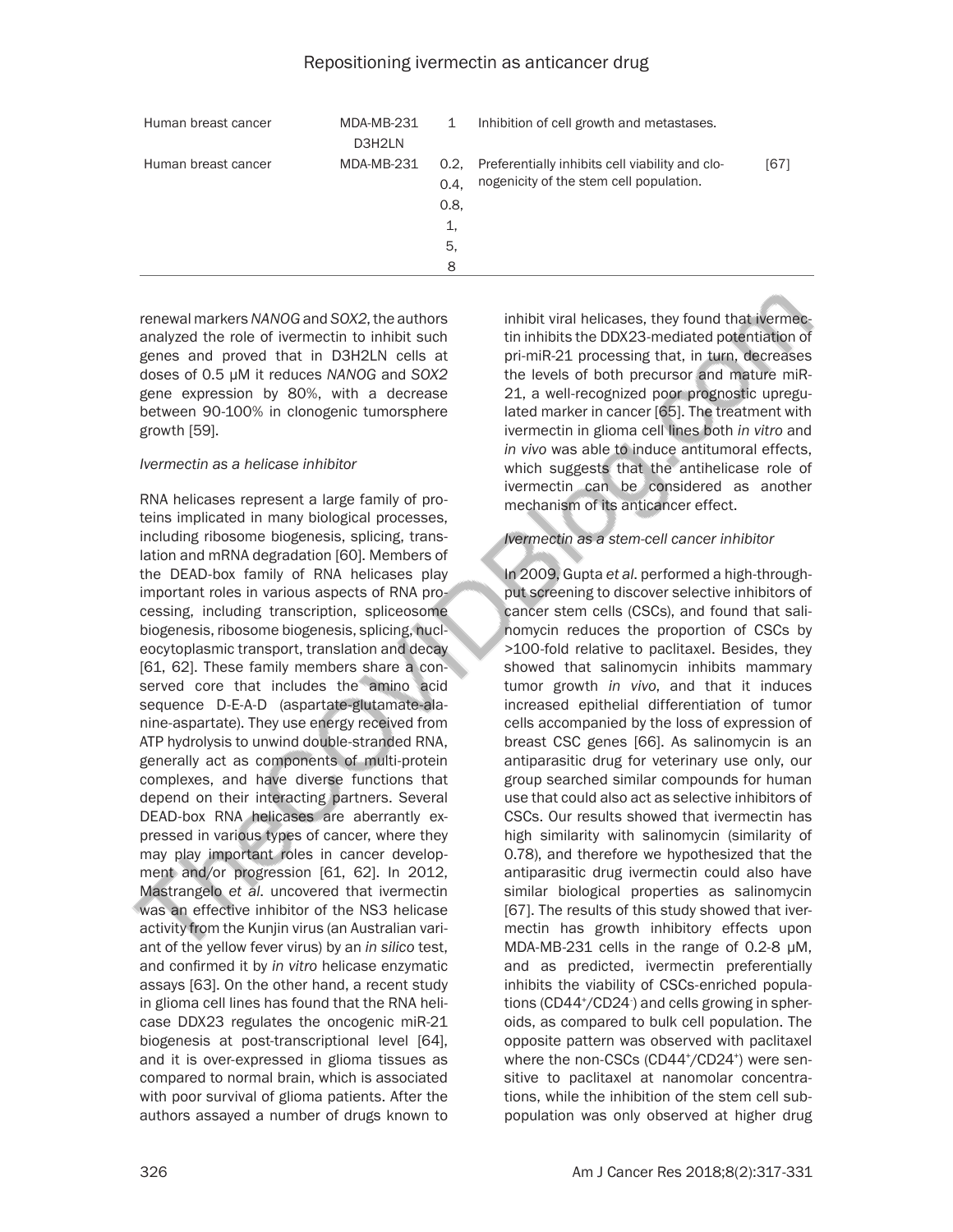| Tumor type         | Tumor cell line | Days of<br>treat. | Dose<br>mg/kg | Mice             | <b>Effects of Ivermectin</b>                                                                   | Ref.   |
|--------------------|-----------------|-------------------|---------------|------------------|------------------------------------------------------------------------------------------------|--------|
| Murine leukemia    | MDAY-D2         | 10                | 3,            | NOD/SCID mice    | Reduces tumor volume                                                                           | $[44]$ |
|                    |                 |                   | 5,            |                  | up to 70% in all models                                                                        |        |
|                    |                 |                   | 6             |                  |                                                                                                |        |
|                    |                 |                   | i.p.          |                  |                                                                                                |        |
| Human leukemia     | K562            |                   | 3 oral        |                  |                                                                                                |        |
|                    | OCI-AML2        |                   |               |                  |                                                                                                |        |
| Human glioblastoma | <b>U87</b>      | 21                | 40            | SCID mice        | Reduces tumor volume                                                                           | [47]   |
|                    | <b>T98G</b>     |                   | i.p.          |                  | up to 50%                                                                                      |        |
| Breast cancer      | MDA-MB-231-GFP  | 10                | 2.4           | NOD/SCID mice    | Reduces tumor volume                                                                           | $[54]$ |
|                    |                 |                   | i.p.          |                  | up to 60%                                                                                      |        |
| Human glioma       | U87MG           | 42                | 3.            | Balb/c nude mice | Reduces tumor volume<br>up to 50% at 3 mg/kg.                                                  | [64]   |
|                    |                 |                   | 10            |                  | At 10 mg/kg tumors were<br>not detectable                                                      |        |
|                    |                 |                   | i.t.          |                  |                                                                                                |        |
| Human colon cancer | LDL1            | 21                | 10            | NMRI nude mice   | Reduces tumor vol-<br>ume up to 85% (LDL1<br>cell line). No effect is<br>observed in the tumor | [57]   |
|                    | CC14            |                   | i.p.          |                  | TCF-independent cell line                                                                      |        |
|                    | <b>HT29</b>     |                   |               |                  | (CC14)                                                                                         |        |

i.t.: intratumoral. i.p.: intraperitoneal.

concentrations. According with this, ivermectin reduces the expression of maintenance of the pluripotency and self-renewal markers Nanog, Oct4 and Sox2 at both mRNA and protein levels [67]. A summary of the molecular mechanisms of the antitumor effects of ivermectin are shown in Table 2 and Figure 2.

#### Antitumor effects of ivermectin, in vitro and in vivo

There are a number of *in vitro* and *in vivo* preclinical studies where ivermectin demonstrates its efficacy against a wide range of malignant conditions, including solid and hematological malignancies. In breast cancer, ivermectin has been studied in MDA-MB-435, MDA-MB-231, MDA-MB-468, MDA-MB-361, MCF-7, HS578T and SKBR3 cell lines where it demonstrates its ability to inhibit cell proliferation, induction of apoptosis, autophagy and reversion of tamoxifen resistance among other effects [51, 55, 60, 67]. These effects are also reported in cancer cell lines from ovarian, prostate, head and neck, colon, and pancreas, as well as in melanoma [9, 45, 51]. Similar results are also observed in a number of murine cancer cell lines including breast, melanoma and colon [51, 60]. Two studies in glioblastoma cell lines show that ivermectin not only induces growth arrest and apoptosis, but induces anti-angiogenic effects [48, 58], whereas two more studies extend these observation upon myeloblastic acute leukemia cell lines [41, 51]. Of interest, the median concentration used for the *in vitro* treatment from all studies referred in Table 3 was 5  $\mu$ M (0.01-100  $\mu$ M) which is clinically achievable according with the pharmacokinetic data in humans shown in Table 1. Regarding the *in vivo* evaluation of ivermectin (Table 4), this has been done in immune deficient mice using human acute myeloblastic leukemia, glioblastoma, breast and colon carcinoma, as well as in the murine lymphosarcoma cell line MDAY-D2. These studies show more than a 50% reduction in tumor volumes after ivermectin treatment, which varied from 10 to 42 days of treatment by either oral, intraperitoneal or intratumoral routes (more commonly intraperitoneal). The median dose employed was 5 mg/kg (2.4-40 mg/kg), which is equivalent to 0.40 mg/kg in humans, a dose below to the highest dose safely used in human subjects evaluated so far  $(2 \text{ mg/kg})$  (Table 1). Thus, the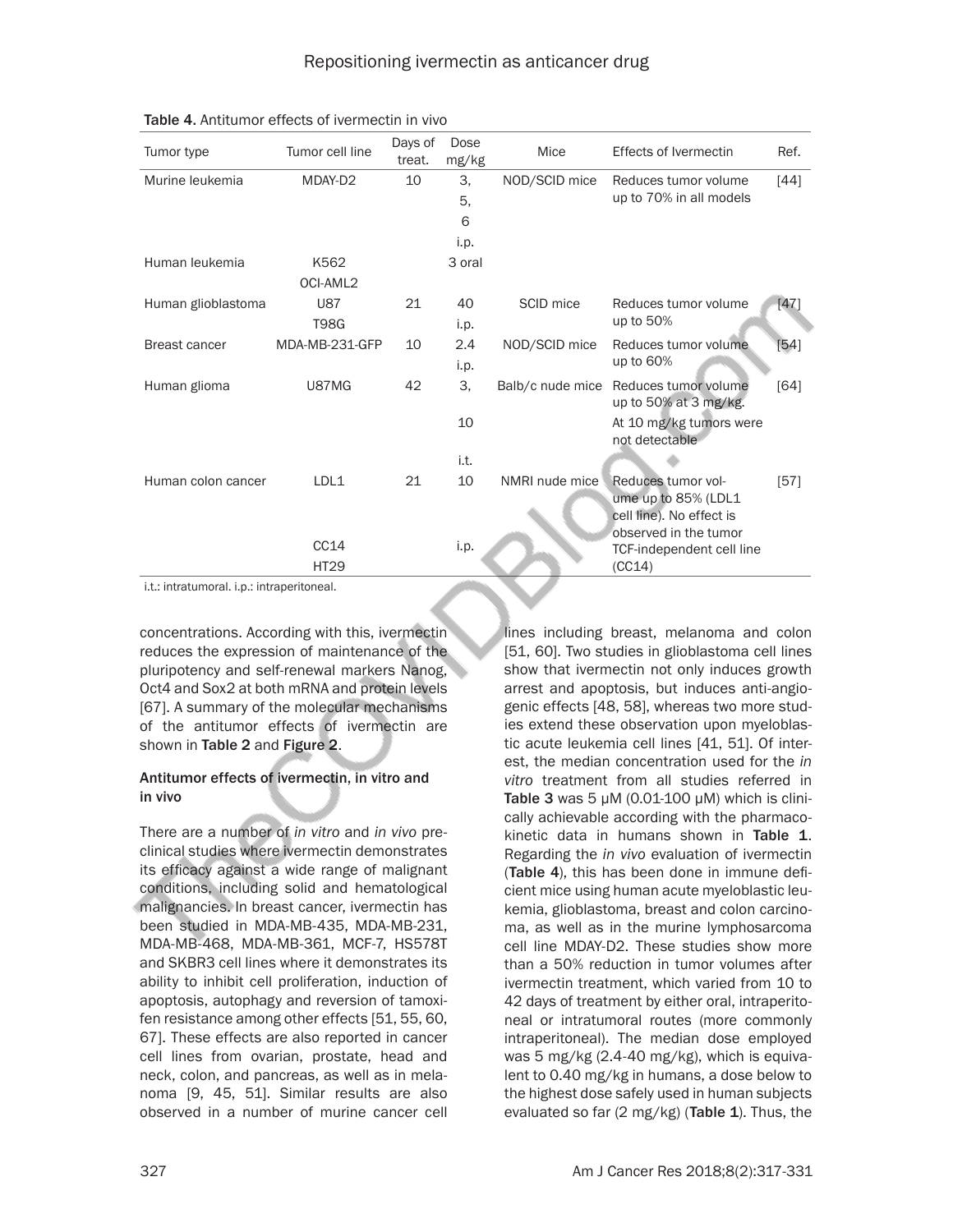*in vitro* and *in vivo* results with ivermectin strongly suggest that its antitumor effects in cancer patients can be achieved at feasible doses.

#### **Conclusions**

The recognition that drug repositioning is a clever opportunity to accelerate the development of cancer drugs is increasing. So far, at least 235 clinically-approved, non-cancer drugs have proven antitumor activity either *in vitro, in vivo*, or even clinically. Among these, ivermectin, an antiparasitic compound of wide use in veterinary and human medicine, is clearly a strong candidate for repositioning, based on the fact that i) it is very safe, causing almost no side-effects other than those caused by the immune and inflammatory responses against the parasite in infected patients, and ii) it has proven antitumor activity in preclinical studies. On the other hand, it is now evident that the use of very selective "unitargeted" drugs is commonly associated to early development of resistance by cancer cells, hence the use of "dirty" or "multitargeted" drugs is important to explore. In this sense, ivermectin has this potential as it modulates several targets such as the multidrug resistance protein (MDR), the Akt/mTOR and WNT-TCF pathways, the purinergic receptors, the PAK-1 protein, certain cancer-related epigenetic deregulators such as SIN3A and SIN3B, RNA helicase activity, while stimulates chloride channel receptors leading to cell hyperpolarization, and down-regulates stemness genes to preferentially target cancer stem-cell like population, at least in breast cancer. Importantly, the *in vitro* and *in vivo* antitumor activities of ivermectin are achieved at concentrations that can be clinically reachable based on the human pharmacokinetic studies done in healthy and parasited patients. Thus, existing information on ivermectin could allow its rapid move into clinical trials for cancer patients.

#### Acknowledgements

Mandy Juarez is a student belonging to the Programa de Ciencias Bioquímicas, UNAM. Alejandro Schcolnik-Cabrera is a student belonging to the Plan de Estudios Combinados en Medicina (PECEM), UNAM.

#### Disclosure of conflict of interest

None.

Address correspondence to: Alfonso Dueñas-Gonzalez, Unidad de Investigación Biomédica en Cáncer, Instituto de Investigaciones Biomédicas UNAM/Instituto Nacional de Cancerología, México. E-mail: [alfonso\\_duenasg@yahoo.com](mailto:alfonso_duenasg@yahoo.com)

#### References

- [1] Crump A. Ivermectin: enigmatic multifaceted 'wonder' drug continues to surprise and exceed expectations. J Antibiot (Tokyo) 2017; 70: 495-505.
- [2] Gloeckner C, Garner AL, Mersha F, Oksov Y, Tricoche N, Eubanks LM, Lustigman S, Kaufmann GF, Janda KD. Repositioning of an existing drug for the neglected tropical disease Onchocerciasis. Proc Natl Acad Sci U S A 2010; 107: 3424-9.
- [3] Bai SH and Ogbourne S. Eco-toxicological effects of the avermectin family with a focus on abamectin and ivermectin. Chemosphere 2016; 154: 204-214.
- [4] Zhang Y, Luo M, Xu W, Yang M, Wang B, Gao J, Li Y, Tao L. Avermectin confers its cytotoxic effects by inducing DNA damage and mitochondria-associated apoptosis. J Agric Food Chem 2016; 64: 6895-902.
- [5] Alberich M, Ménez C, Sutra JF, Lespine A. Ivermectin exposure leads to up-regulation of detoxification genes in vitro and in vivo in mice. Eur J Pharmacol 2014; 740: 428-35.
- [6] Zhang Y, Wu J, Xu W, Gao J, Cao H, Yang M, Wang B, Hao Y, Tao L. Cytotoxic effects of Avermectin on human HepG2 cells in vitro bioassays. Environ Pollut 2017; 220: 1127-1137.
- [7] Ottesen EA and Campbell WC. Ivermectin in human medicine. J Antimicrob Chemother 1994; 34: 195-203.
- [8] Mealey KL, Bentjen SA, Gay JM, Cantor GH. Ivermectin sensitivity in collies is associated with a deletion mutation of the mdr1 gene. Pharmacogenetics 2001; 11: 727-33.
- [9] Hashimoto H, Messerli SM, Sudo T, Maruta H. Ivermectin inactivates the kinase PAK1 and blocks the PAK1-dependent growth of human ovarian cancer and NF2 tumor cell lines. Drug Discov Ther 2009; 3: 243-6.
- [10] Goa KL, McTavish D, Clissold SP. Ivermectin. A review of its antifilarial activity, pharmacokinetic properties and clinical efficacy in onchocerciasis. Drugs 1991; 42: 640-58.
- [11] Marti H, Haji HJ, Savioli L, Chwaya HM, Mgeni AF, Ameir JS, Hatz C. A comparative trial of a single-dose ivermectin versus three days of albendazole for treatment of Strongyloides stercoralis and other soil-transmitted helminth infections in children. Am J Trop Med Hyg 1996; 55: 477-81.
- [12] Keiser J and Utzinger J. Efficacy of current drugs against soil-transmitted helminth infec-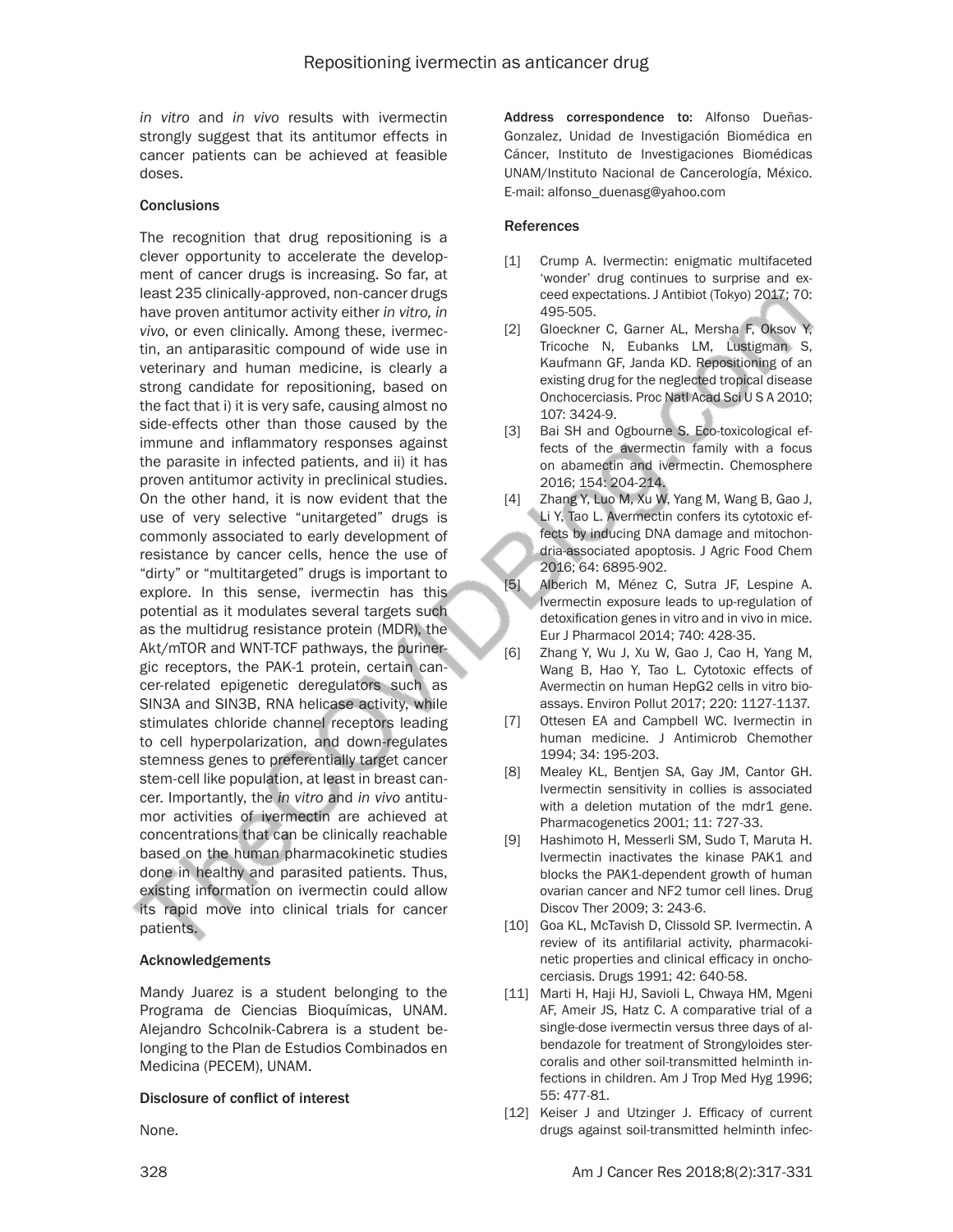tions: systematic review and meta-analysis. JAMA 2008; 299: 1937-48.

- [13] Ottesen AR, C.P. Lymphatic filariasis infection and diseases: control strategies. Parasitology Today 1995; 11: 129-31.
- [14] Costa JL, Diazgranados JA. Ivermectin for spasticity in spinal-cord injury. Lancet 1994; 343: 739.
- [15] McKellar QA, Benchaoui HA. Avermectins and milbemycins. J Vet Pharmacol Ther 1996; 19: 331-51.
- [16] Burkhart CN. Ivermectin: an assessment of its pharmacology, microbiology and safety. Vet Hum Toxicol 2000; 42: 30-5.
- [17] Umbenhauer DR, Lankas GR, Pippert TR, Wise LD, Cartwright ME, Hall SJ, Beare CM. Identification of a P-glycoprotein-deficient subpopulation in the CF-1 mouse strain using a restriction fragment length polymorphism. Toxicol Appl Pharmacol 1997; 146: 88-94.
- [18] Lankas GR, Minsker DH, Robertson RT. Robertson, effects of ivermectin on reproduction and neonatal toxicity in rats. Food Chem Toxicol 1989; 27: 523-9.
- [19] Reagan-Shaw S, Nihal M, Ahmad N. Dose translation from animal to human studies revisited. FASEB J 2008; 22: 659-61.
- [20] Wang J. Pharmacology/Toxicology NDA review and evaluation. 2011 20/12/2017]; Available from: https://www.accessdata.fda.gov/drugsatfda\_docs/nda/2012/202736Orig1s000- PharmR.pdf.
- [21] Chung K, Yang CC, Wu ML, Deng JF, Tsai WJ. Agricultural avermectins: an uncommon but potentially fatal cause of pesticide poisoning. Ann Emerg Med 1999; 34: 51-7.
- [22] Dourmishev AL, Dourmishev LA, Schwartz RA. Ivermectin: pharmacology and application in dermatology. Int J Dermatol 2005; 44: 981-8.
- [23] De Sole G, Awadzi K, Remme J, Dadzie KY, Ba O, Giese J, Karam M, Keita FM, Opoku NO. A community trial of ivermectin in the onchocerciasis focus of Asubende, Ghana. II. Adverse reactions. Trop Med Parasitol 1989; 40: 375- 82.
- [24] De Sole G, Awadzi K, Remme J, Dadzie KY, Ba O, Giese J, Karam M, Keita FM, Opoku NO. Lack of adverse reactions in ivermectin treatment of onchocerciasis. Lancet 1990; 335: 1106-7.
- [25] Boussinesq M, Gardon J, Gardon-Wendel N, Chippaux JP. Clinical picture, epidemiology and outcome of Loa-associated serious adverse events related to mass ivermectin treatment of onchocerciasis in Cameroon. Filaria J 2003; 2 Suppl 1: S4.
- [26] Boussinesq M, Kamgno J, Pion SD, Gardon J. What are the mechanisms associated with post-ivermectin serious adverse events? Trends Parasitol 2006; 22: 244-6.
- [27] Qu J, Li M, Zhao F, Liu C, Zhang Z, Xu S, Li S. Autophagy is upregulated in brain tissues of pigeons exposed to avermectin. Ecotoxicol Environ Saf 2015; 113: 159-68.
- [28] Baraka OZ, Mahmoud BM, Marschke CK, Geary TG, Homeida MM, Williams JF. Ivermectin distribution in the plasma and tissues of patients infected with Onchocerca volvulus. Eur J Clin Pharmacol 1996; 50: 407-10.
- [29] Guzzo CA, Furtek CI, Porras AG, Chen C, Tipping R, Clineschmidt CM, Sciberras DG, Hsieh JY, Lasseter KC. Safety, tolerability, and pharmacokinetics of escalating high doses of ivermectin in healthy adult subjects. J Clin Pharmacol 2002; 42: 1122-33.
- [30] Novac N. Challenges and opportunities of drug repositioning. Trends Pharmacol Sci 2013; 34: 267-72.
- [31] Langedijk J, Mantel-Teeuwisse AK, Slijkerman DS, Schutjens MH. Drug repositioning and repurposing: terminology and definitions in literature. Drug Discov Today 2015; 20: 1027-34.
- [32] Lee H, Kang S, Kim W. Drug repositioning for cancer therapy based on large-scale drug-induced transcriptional signatures. PLoS One 2016; 11: e0150460.
- [33] Li YY and Jones SJ. Drug repositioning for personalized medicine. Genome Med 2012; 4: 27.
- [34] Ashburn TT and Thor KB. Drug repositioning: identifying and developing new uses for existing drugs. Nat Rev Drug Discov 2004; 3: 673- 83.
- [35] Corsello SM, Bittker JA, Liu Z, Gould J, McCarren P, Hirschman JE, Johnston SE, Vrcic A, Wong B, Khan M, Asiedu J, Narayan R, Mader CC, Subramanian A, Golub TR. The drug repurposing hub: a next-generation drug library and information resource. Nat Med 2017; 23: 405-408.
- [36] Pantziarka PS, Meheus L, Sukhatme VP, Bouche G. Repurposing non-cancer drugs in oncology-How many drugs are out there? bioRxiv 2017; 197434.
- [37] Andrews KT, Fisher G and Skinner-Adams TS. Drug repurposing and human parasitic protozoan diseases. Int J Parasitol Drugs Drug Resist 2014; 4: 95-111.
- [38] Gros P, Ben Neriah YB, Croop JM, Housman DE. Isolation and expression of a complementary DNA that confers multidrug resistance. Nature 1986; 323: 728-31.
- [39] Didier A and Loor F. The abamectin derivative ivermectin is a potent P-glycoprotein inhibitor. Anticancer Drugs 1996; 7: 745-51.
- [40] Drinyaev VA, Mosin VA, Kruglyak EB, Novik TS, Sterlina TS, Ermakova NV, Kublik LN, Levitman MKh, Shaposhnikova VV, Korystov YN. Antitumor effect of avermectins. Eur J Pharmacol 2004; 501: 19-23.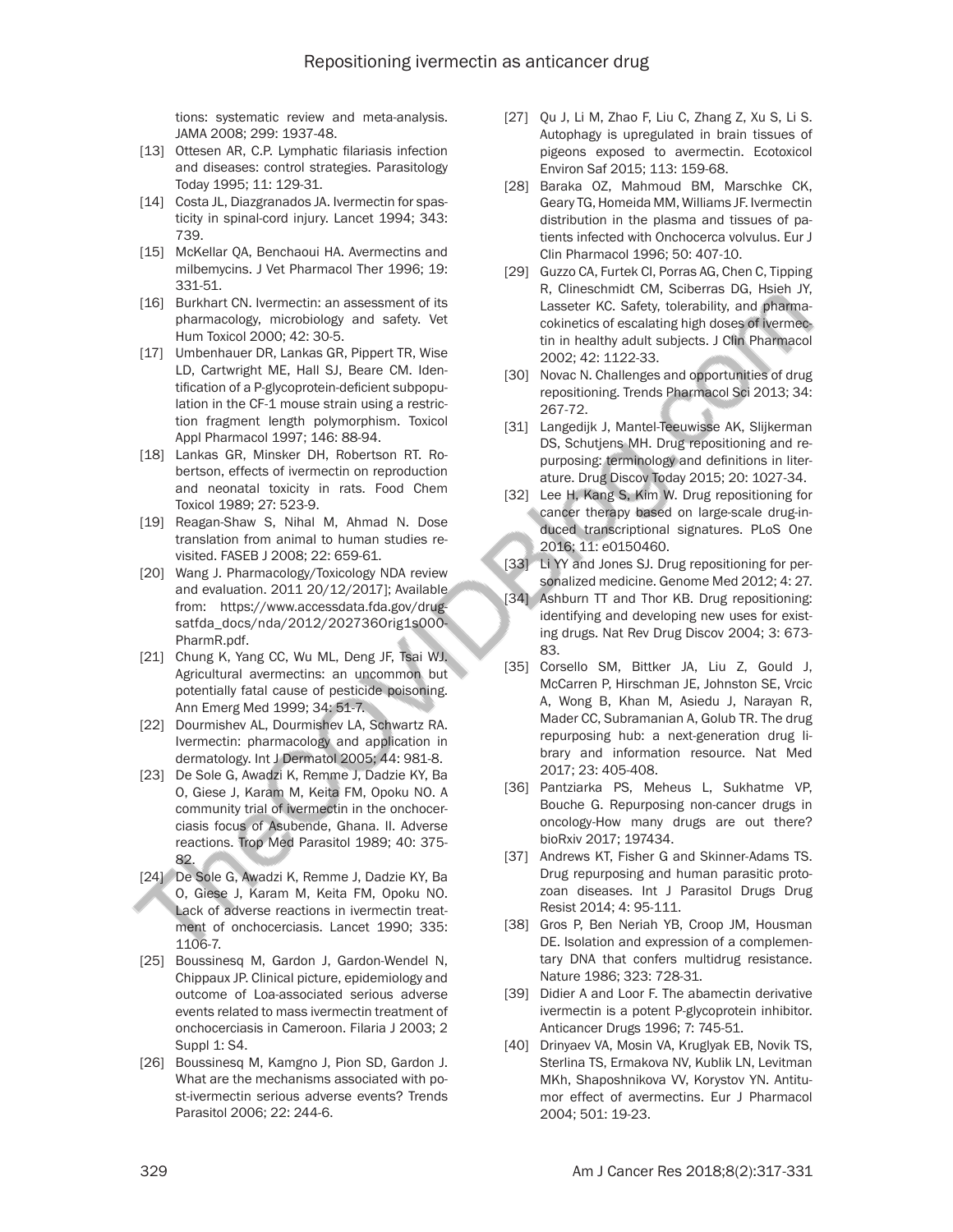- [41] Wang J, Seebacher N, Shi H, Kan Q, Duan Z. Novel strategies to prevent the development of multidrug resistance (MDR) in cancer. Oncotarget 2017; 8: 84559-84571.
- [42] Pressman BC. Biological applications of ionophores. Annu Rev Biochem 1976; 45: 501-30.
- [43] Mitani M, Yamanishi T and Miyazaki Y. Salinomycin: a new monovalent cation ionophore. Biochem Biophys Res Commun 1975; 66: 1231-6.
- [44] Sharmeen S, Skrtic M, Sukhai MA, Hurren R, Gronda M, Wang X, Fonseca SB, Sun H, Wood TE, Ward R, Minden MD, Batey RA, Datti A, Wrana J, Kelley SO, Schimmer AD. The antiparasitic agent ivermectin induces chloridedependent membrane hyperpolarization and cell death in leukemia cells. Blood 2010; 116: 3593-603.
- [45] Lamb R, Ozsvari B, Lisanti CL, Tanowitz HB, Howell A, Martinez-Outschoorn UE, Sotgia F, Lisanti MP. Antibiotics that target mitochondria effectively eradicate cancer stem cells, across multiple tumor types: treating cancer like an infectious disease. Oncotarget 2015; 6: 4569- 84.
- [46] Kalghatgi S, Spina CS, Costello JC, Liesa M, Morones-Ramirez JR, Slomovic S, Molina A, Shirihai OS, Collins JJ. Bactericidal antibiotics induce mitochondrial dysfunction and oxidative damage in Mammalian cells. Sci Transl Med 2013; 5: 192ra85.
- [47] Liu Y, Fang S, Sun Q, Liu B. Anthelmintic drug ivermectin inhibits angiogenesis, growth and survival of glioblastoma through inducing mitochondrial dysfunction and oxidative stress. Biochem Biophys Res Commun 2016; 480: 415-421.
- [48] Zhu M, Li Y and Zhou Z. Antibiotic ivermectin preferentially targets renal cancer through inducing mitochondrial dysfunction and oxidative damage. Biochem Biophys Res Commun 2017; 492: 373-378.
- [49] Galluzzi L, Buqué A, Kepp O, Zitvogel L, Kroemer G. Immunogenic cell death in cancer and infectious disease. Nat Rev Immunol 2017; 17: 97-111.
- [50] Draganov D, Gopalakrishna-Pillai S, Chen YR, Zuckerman N, Moeller S, Wang C, Ann D, Lee PP. Modulation of P2X4/P2X7/Pannexin-1 sensitivity to extracellular ATP via Ivermectin induces a non-apoptotic and inflammatory form of cancer cell death. Sci Rep 2015; 5: 16222.
- [51] Norenberg W, Sobottka H, Hempel C, Plötz T, Fischer W, Schmalzing G, Schaefer M. Positive allosteric modulation by ivermectin of human but not murine P2X7 receptors. Br J Pharmacol 2012; 167: 48-66.
- [52] Levine B and Kroemer G. Autophagy in the pathogenesis of disease. Cell 2008; 132: 27- 42.
- [53] Kaur J and Debnath J. Autophagy at the crossroads of catabolism and anabolism. Nat Rev Mol Cell Biol 2015; 16: 461-72.
- [54] Dou Q, Chen HN, Wang K, Yuan K, Lei Y, Li K, Lan J, Chen Y, Huang Z, Xie N, Zhang L, Xiang R, Nice EC, Wei Y, Huang C. Ivermectin induces cytostatic autophagy by blocking the PAK1/Akt axis in breast cancer. Cancer Res 2016; 76: 4457-69.
- [55] Polakis P. Wnt signaling and cancer. Genes Dev 2000; 14: 1837-51.
- [56] Zhan T, Rindtorff N and Boutros M. Wnt signaling in cancer. Oncogene 2017; 36: 1461-1473.
- [57] Melotti A, Mas C, Kuciak M, Lorente-Trigos A, Borges I, Ruiz i Altaba A. The river blindness drug Ivermectin and related macrocyclic lactones inhibit WNT-TCF pathway responses in human cancer. EMBO Mol Med 2014; 6: 1263- 78.
- [58] Seth C, Mas C, Conod A, Mueller J, Siems K, Kuciak M, Borges I, Ruiz I Altaba A. Long-Lasting WNT-TCF response blocking and epigenetic modifying activities of withanolide f in human cancer cells. PLoS One 2016; 11: e0168170.
- [59] Kwon YJ, Petrie K, Leibovitch BA, Zeng L, Mezei M, Howell L, Gil V, Christova R, Bansal N, Yang S, Sharma R, Ariztia EV, Frankum J, Brough R, Sbirkov Y, Ashworth A, Lord CJ, Zelent A, Farias E, Zhou MM, Waxman S. Selective inhibition of SIN3 corepressor with avermectins as a novel therapeutic strategy in triple-negative breast cancer. Mol Cancer Ther 2015; 14: 1824-36.
- [60] Bourgeois CF, Mortreux F and Auboeuf D. The multiple functions of RNA helicases as drivers and regulators of gene expression. Nat Rev Mol Cell Biol 2016; 17: 426-38.
- [61] Abdelhaleem M. Over-expression of RNA helicases in cancer. Anticancer Res 2004; 24: 3951-3.
- [62] Fuller-Pace FV. DEAD box RNA helicase functions in cancer. RNA Biol 2013; 10: 121-32.
- [63] Mastrangelo E, Pezzullo M, De Burghgraeve T, Kaptein S, Pastorino B, Dallmeier K, de Lamballerie X, Neyts J, Hanson AM, Frick DN, Bolognesi M, Milani M. Ivermectin is a potent inhibitor of flavivirus replication specifically targeting NS3 helicase activity: new prospects for an old drug. J Antimicrob Chemother 2012; 67: 1884-94.
- [64] Yin J, Park G, Lee JE, Choi EY, Park JY, Kim TH, Park N, Jin X, Jung JE, Shin D, Hong JH, Kim H, Yoo H, Lee SH, Kim YJ, Park JB, Kim JH. DEADbox RNA helicase DDX23 modulates glioma malignancy via elevating miR-21 biogenesis. Brain 2015; 138: 2553-70.
- [65] Kwak HJ, Kim YJ, Chun KR, Woo YM, Park SJ, Jeong JA, Jo SH, Kim TH, Min HS, Chae JS, Choi EJ, Kim G, Shin SH, Gwak HS, Kim SK, Hong EK, Lee GK, Choi KH, Kim JH, Yoo H, Park JB, Lee SH. Downregulation of Spry2 by miR-21